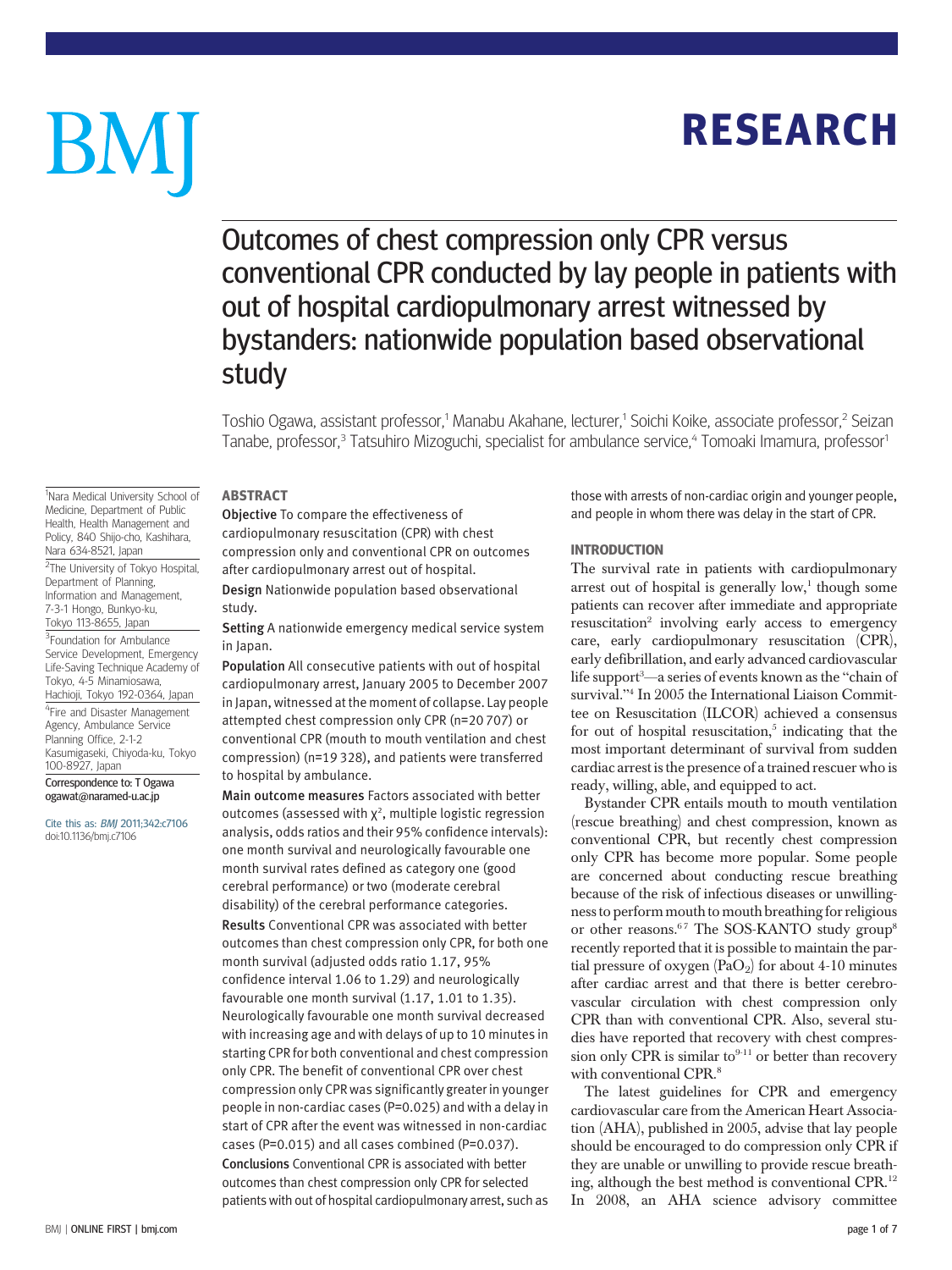recommended that a bystander who has been trained in CPR and is confident to provide rescue breaths should provide either conventional CPR or hands only CPR, which means more emphasis on the application of chest compression only CPR.13 Consequently, chest compression only CPR has become a popular technique of bystander resuscitation. As mentioned above and as pointed out by Steen,<sup>14</sup> however, the choice of immediate resuscitation technique implemented by bystanders is still controversial.

We compared the effectiveness of conventional CPR and chest compression only CPR using a large national database of out of hospital cardiopulmonary arrest in Japan.

# Data source

In Japan, a single emergency network with ambulance services covers the whole country and is administered by the Fire and Disaster Management Agency (FDMA). Calls to the universal emergency access number 119 are directly connected to a dispatch centre located in the regional fire defence headquarters, covering 807 fire stations as of 2007. On receipt of a call, the nearest available ambulance is sent to the incident. The agency supervises the emergency medical service system throughout the country.

This nationwide population based observational study covered consecutive patients with out of hospital cardiopulmonary arrest in Japan from 2005 to 2007. We entered 318 141 cases on a national level database developed by the Fire and Disaster Management Agency. All patients in this database experienced cardiopulmonary arrest outside medical facilities and were transferred to hospitals. In the database they were classified as cardiopulmonary arrest confirmed by the emergency medical service on arrival at the incident, cardiopulmonary arrest in an ambulance during transfer to hospital, or supposed cardiopulmonary arrest in which the patient had already been resuscitated when the emergency medical service arrived. As there is only one nationwide system of ambulance service in Japan, the database in the present study involved all cases of out of hospital cardiopulmonary arrest in which the patient was transported to hospital.

The data on out of hospital cardiopulmonary arrest were gathered by the emergency medical service in the local fire departments from their observation and from interviews with bystanders and physicians in charge of the patients. Data were obtained on age, sex, whether the collapse was witnessed, whether bystander CPR was performed, the category of bystander (such as lay person or emergency medical service staff), whether the dispatcher gave assistance by telephone, cause of cardiac arrest such as cardiac or non-cardiac origin, and initial identified cardiac rhythm. In collaboration with the physicians in charge, emergency medical service staff also obtained outcome data such as survival and category of cerebral performance<sup>15</sup> a month after hospital admission. The physician in charge, in collaboration with emergency medical service staff, determined the cause of cardiac arrest clinically. Emergency medical service staff also interviewed bystanders on site to determine the length of time from collapse to the first resuscitation attempt and identified the initial cardiac rhythm.

Emergency medical service staff entered all information at local fire departments using an online entry form, which basically conformed to the Utstein form<sup>16</sup> with some additions. The data were verified by emergency medical service staff, anonymised at the local fire department, and transferred and stored on the database at the Fire and Disaster Management Agency. The database was checked by the computer system and compiled for public use by the agency.

We analysed this anonymous database with permission from the agency. According to the informed consent guidelines in Japan, $17$  it is unnecessary to have informed consent from each patient to use secondary data such as on this database.

# Inclusion and exclusion criteria

Cases comprised people with out of hospital cardiopulmonary arrests of cardiac and non-cardiac origin —such as stroke, respiratory obstruction, or trauma witnessed by lay people where CPR was provided by bystander(s) (fig 1). Witnesses could include family members, friends, colleagues, passersby, and others. Among the total cases in the database (n=318 141), we excluded the 190 646 that were not witnessed. We also excluded the 25 521 cases witnessed by fire services staff, emergency specialists, and emergency and rescue specialists and 193 cases witnessed by unknown bystanders. Our final group for inclusion therefore comprised 101 781 cases of out of hospital cardiopulmonary arrest witnessed by lay people.

We classified bystander CPR as chest compression only CPR or conventional CPR (both chest compression and rescue breathing). Among the 101 781 cases,



Fig 1 | Study profile with selection of participants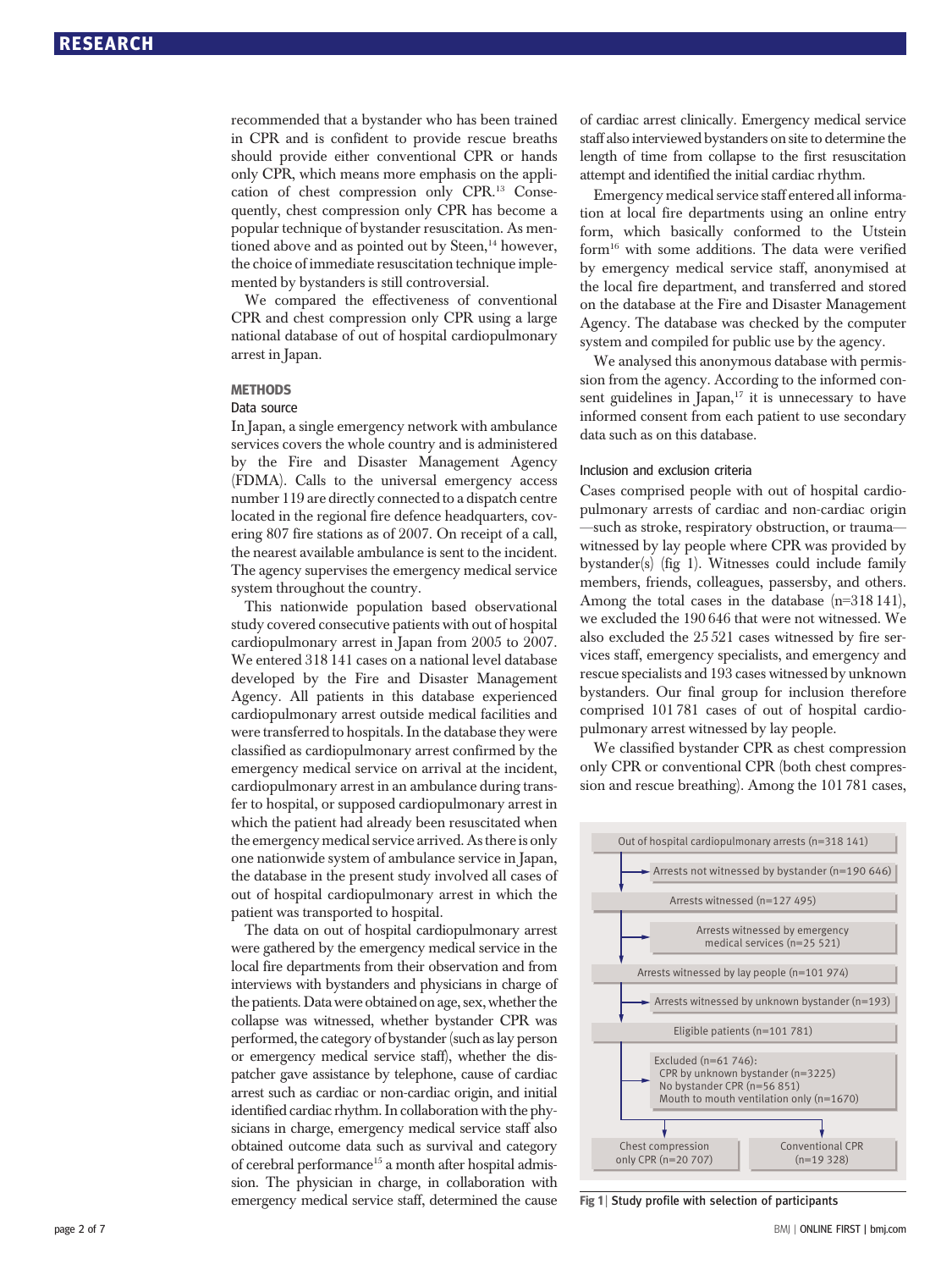we excluded from our analysis cases with no bystander CPR (n=56 851), cases with rescue breathing only (n=1670), and cases with CPR from an unknown bystander (n=3225). We included 20 707 cases with chest compression only CPR and 19 328 cases with conventional CPR in the present study. Table 1 summarises the cases analysed.

# Statistical analysis

Our study outcomes were rates of one month survival and neurologically favourable one month survival,

Table 1 | Characteristics of study participants with out of hospital cardiopulmonary arrest witnessed by bystander, Japan 2005-7. Figures are numbers (percentages) unless stated otherwise. Base number supplied when this differs from total

|                                                                     | Chest compression only<br><b>CPR</b> | Conventional<br><b>CPR</b> | P for<br>difference |  |  |  |
|---------------------------------------------------------------------|--------------------------------------|----------------------------|---------------------|--|--|--|
| No of cases                                                         | 20707                                | 19328                      |                     |  |  |  |
| Men                                                                 | 12 714 (61.4)                        | 10 698 (55.3)              | (0.001)             |  |  |  |
| Age group (years):                                                  |                                      |                            |                     |  |  |  |
| $20$                                                                | 277/20 706 (1.3)                     | 482/19 324 (2.5)           |                     |  |  |  |
| 20-39                                                               | 770/20 706 (3.7)                     | 768/19 324 (4.0)           |                     |  |  |  |
| 40-59                                                               | 2717/20 706 (13.1)                   | 2602/19 324 (13.5)         |                     |  |  |  |
| 60-79                                                               | 8182/20 706 (39.5)                   | 6836/19 324 (35.4)         | (0.001)             |  |  |  |
| 80-99                                                               | 8667/20 706 (41.9)                   | 8505/19 324 (44.0)         |                     |  |  |  |
| $\geq 100$                                                          | 93/20 706 (0.4)                      | 131/19 324 (0.7)           |                     |  |  |  |
| Average age (years)                                                 | 73.1                                 | 72.7                       | $0.030*$            |  |  |  |
| Average time from event witnessed to<br>bystander CPR (min)         | $4.1$ (n=19 558)                     | 3.0 (n=18 294)             | $\langle 0.001*$    |  |  |  |
| Duration from event witnessed to bystander CPR (min, up to 10 min): |                                      |                            |                     |  |  |  |
| $\mathbf 0$                                                         | 5763/17 931 (32.1)                   | 7047/17 480 (40.3)         |                     |  |  |  |
| $1 - 2$                                                             | 5287/17 931 (29.5)                   | 5414/17 480 (31.0)         |                     |  |  |  |
| $3 - 4$                                                             | 2717/17 931 (15.2)                   | 1956/17 480 (11.2)         | (0.001)             |  |  |  |
| $5 - 6$                                                             | 1694/17 931 (9.4)                    | 1328/17 480 (7.6)          |                     |  |  |  |
| $7 - 8$                                                             | 1616/17 931 (9.0)                    | 1090/17 480 (6.2)          |                     |  |  |  |
| $9 - 10$                                                            | 854/17 931 (4.8)                     | 645/17 480 (3.7)           |                     |  |  |  |
| Category of bystander/s:                                            |                                      |                            |                     |  |  |  |
| Family members                                                      | 12 844 (62.0)                        | 9017 (46.7)                |                     |  |  |  |
| Friends                                                             | 932 (4.5)                            | 935 (4.8)                  |                     |  |  |  |
| Colleagues                                                          | 728(3.5)                             | 617(3.2)                   | 0.001               |  |  |  |
| Passersby                                                           | 876 (4.2)                            | 583 (3.0)                  |                     |  |  |  |
| Other lay people                                                    | 5327 (25.7)                          | 8176 (42.3)                |                     |  |  |  |
| Dispatcher assisted with CPR                                        | 12 308/20 695 (59.5)                 | 9613/19 248 (49.9)         | 0.001               |  |  |  |
| Cause of arrest:                                                    |                                      |                            |                     |  |  |  |
| Cardiac origin                                                      | 10 729/19 638 (54.6)                 | 9929/18 022 (55.1)         |                     |  |  |  |
| Non-cardiac, cerebrovascular diseases                               | 1086/19 638 (5.5)                    | 1052/18 022 (5.8)          |                     |  |  |  |
| Non-cardiac, respiratory diseases                                   | 1559/19 638 (7.9)                    | 1464/18 022 (8.1)          | 0.001               |  |  |  |
| Non-cardiac, malignant tumours                                      | 780/19 638 (4.0)                     | 480/18 022 (2.7)           |                     |  |  |  |
| Non-cardiac, external causes                                        | 3000/19 638 (15.3)                   | 2685/18 022 (14.9)         |                     |  |  |  |
| Non-cardiac, others                                                 | 2484/19 638 (12.6)                   | 2412/18 022 (13.4)         |                     |  |  |  |
| VF/VT as first documented rhythm                                    | 3412 (16.5)                          | 3266 (16.9)                | 0.260               |  |  |  |
| Drug use during advanced CPR                                        | 906/20 703 (4.4)                     | 731/18 959 (3.9)           | 0.009               |  |  |  |
| AED by bystander                                                    | 120/20 706 (0.6)                     | 383 / 18 692 (2.0)         | (0.001)             |  |  |  |
| First shock by EMS                                                  | 4256/20 683 (20.6)                   | 4037/19 143 (21.1)         | 0.209               |  |  |  |
| Average time from event witnessed to CPR<br>by EMS (min)            | 12.7 (n=19 970)                      | 13.1 (n=18 458)            | $0.001*$            |  |  |  |
| Average time from event witnessed to<br>arrival at hospital (min)   | 35.7 (20 574)                        | 36.3 (19 184)              | $\langle 0.001*$    |  |  |  |

CPR=cardiopulmonary resuscitation; VF/VT=ventricular fibrillation/ventricular tachycardia; AED=automated external defibrillator; EMS=emergency medical service staff. \*Calculated by independent samples t test.

We analysed neurologically favourable one month survival in people with events witnessed by lay people who provided either conventional CPR or chest compression only CPR based on 20 year age categories (0- 19, 20-39, 40-59, 60-79, 80-99, and >100), the duration between the time of being witnessed by a bystander and a bystander starting CPR in 2 minute intervals up to 10 minutes (0, 1-2, 3-4, 5-6, 7-8, and 9-10), and origin of cardiac arrest (cardiac or non-cardiac origin). We excluded 20 people in whom age was unknown from the age analysis. We also excluded from the duration analysis 3237 people in whom there was more than 10 minutes between the time of being witnessed by a bystander and a bystander starting CPR and 1387 in whom the duration was unknown.

We used  $\chi^2$  for analysis and calculated odds ratios and 95% confidence intervals to assess significance, defined as  $P \leq 0.05$ . Independent sample t tests were conducted to compare the average of the samples. We used multiple logistic regression analysis to assess the factors associated with better outcomes and calculated adjusted odds ratios and their 95% confidence intervals. Interactions between types of CPR and age or duration categories were assessed in a multiadjusted interaction model adjusted for potential confounding factors.

Potential confounding factors were selected by clinical considerations. These included age, sex, assistance from dispatcher, initial identified cardiac rhythm, cause of cardiac arrest (cardiac or non-cardiac origin), the relation of the bystander to the patient (family member, colleagues, etc), use of a public access automated external defibrillator to administer a first shock, first shock from emergency medical staff, the use of a drug during CPR, duration between bystander witnessing event to bystander starting CPR, duration between bystander witnessing event to CPR by emergency medical staff, and duration between bystander witnessing event to patient's arrival at hospital.We carried out principal components analyses to confirm the clinical considerations. Selected confounding factors were used for the multivariate analyses. All statistical analyses were conducted with PASW v 18 (SPSS, Chicago, IL).

# **RESULTS**

# Comparison of outcomes

The one month survival rates of patients in cases with conventional CPR were significantly higher than those with chest compression only CPR (adjusted odds ratio 1.17, 95% confidence interval 1.06 to 1.29). Neurologically favourable one month survival was also significantly higher with conventional CPR than with chest compression only CPR (1.17, 1.01 to 1.35), showing a similar tendency to the one month survival rate (table 2).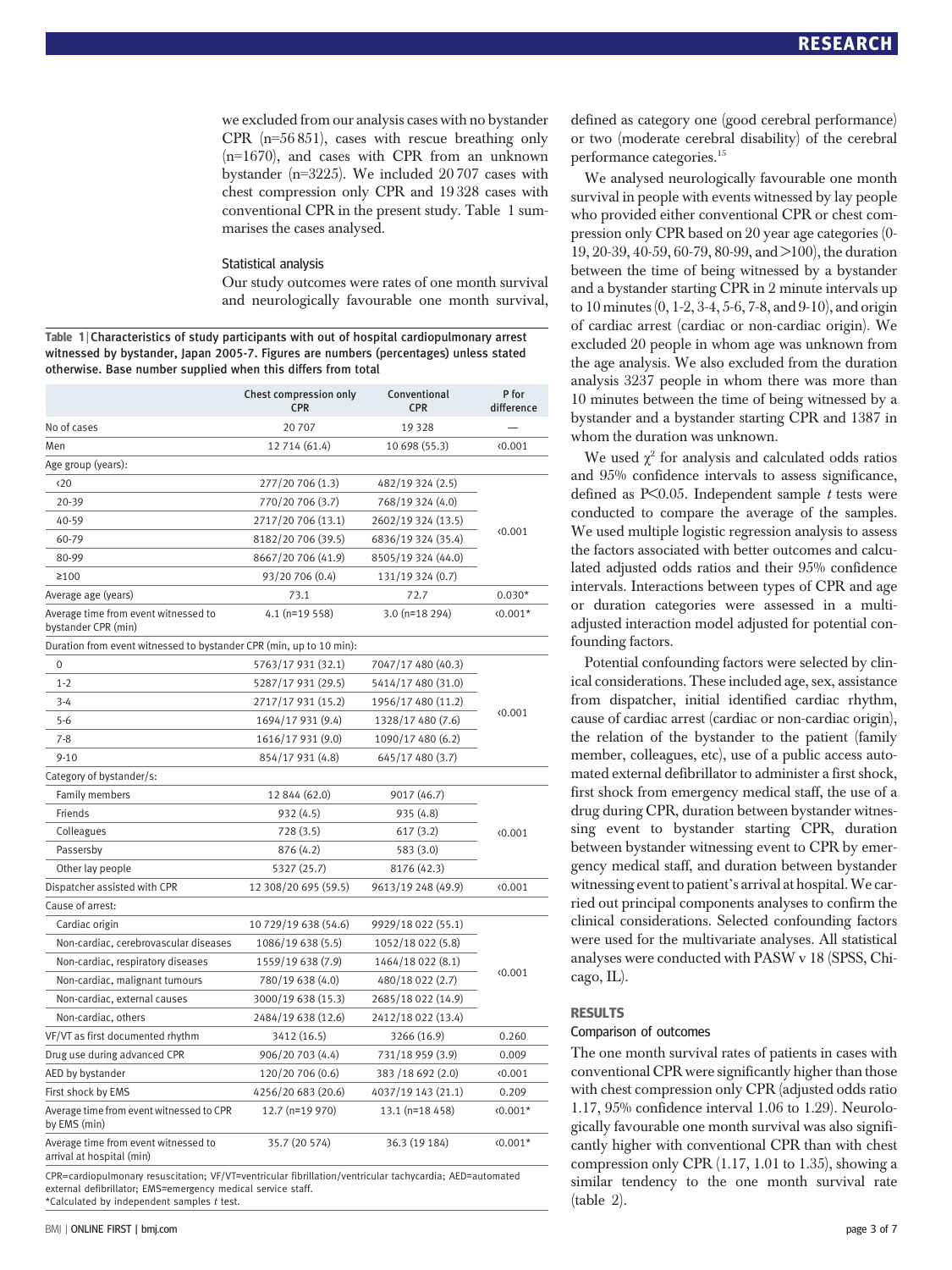Table 2 <sup>|</sup> One month survival and neurologically favourable one month survival in cases of out of hospital cardiopulmonary arrest witnessed by bystander with chest compression only CPR and conventional CPR. Figures are percentages (numbers of participants)

|                                                                                                                                                                                                                                |                            |                         | Odds ratio (95% CI), P value                             |                            |  |
|--------------------------------------------------------------------------------------------------------------------------------------------------------------------------------------------------------------------------------|----------------------------|-------------------------|----------------------------------------------------------|----------------------------|--|
|                                                                                                                                                                                                                                | Chest compression only CPR | <b>Conventional CPR</b> | Unadiusted                                               | Adiusted*                  |  |
| One month survival                                                                                                                                                                                                             | 8.7 (1799/20 707)          | 10.3 (1997/19 327)      | 1.21 $(1.13 \text{ to } 1.29)$ , $\langle 0.001 \rangle$ | 1.17 (1.06 to 1.29), 0.002 |  |
| Neurologically favourable one month survival                                                                                                                                                                                   | 4.6 (943/20 662)           | 5.6 (1070/19 247)       | 1.23 (1.12 to 1.35), <0.001                              | 1.17 (1.01 to 1.35), 0.037 |  |
| *Adhield for the controlled from distribution initial india dealer and of coalist cancel additional dealer addition of coldinate concernment and capacity of the control of the concernment of the control of the control of t |                            |                         |                                                          |                            |  |

\*Adjusted for age, sex, assistance from dispatcher, initial identified cardiac rhythm, cause of cardiac arrest, relation of bystander to patient, use of public access automated external defibrillator, first shock from emergency medical staff, use of drug during CPR, and duration between bystander witnessing event to bystander starting CPR, to CPR by emergency medical staff, and to patient's arrival at hospital.

# Effectiveness of conventional CPR and chest compression only CPR by age

Rates of neurologically favourable one month survival decreased with increasing age for both conventional and chest compression only CPR. The benefit of conventional CPR over chest compression only CPR was significantly greater at younger ages for non-cardiac cases (P=0.025) but similar at all ages for cardiac cases  $(P=0.109)$  and all cases combined  $(P=0.951)$  (fig 2).

# Effectiveness of conventional CPR and chest compression only CPR by time to CPR

Rates of neurologically favourable one month survival decreased with delay in start of CPR for both conventional and chest compression only CPR. The benefit of conventional CPR over chest compression only CPR was significantly increased with the length of delay before start of CPR for non-cardiac cases (P=0.015) and all cases combined (P=0.037) but was similar for cardiac cases  $(P=0.369)$  (fig 3).

In people who experience an out of hospital cardiac arrest witnessed by a bystander, conventional CPR (that is, mouth to mouth ventilation and chest compression) is associated with better rates of one month survival and neurologically favourable one month survival than chest compression only CPR.

## Comparisons with other studies

Our findings differ from those of previous studies, which showed similar outcomes between the two methods of CPR9-11 or showed that chest compression only CPR had a better outcome.<sup>8</sup> These differences could be explained by sample size. We analysed over 40 000 cases of out of hospital cardiac arrest in which the patient received either conventional or chest compression only CPR. All events were witnessed by lay bystanders. Cases were sampled from all cases of out of hospital cardiopulmonary arrest in Japan in a three year period. This is a larger sample compared with previous studies in Japan,<sup>810</sup> Sweden,<sup>9</sup> Norway,<sup>11</sup> and Singapore<sup>18</sup> and provided greater statistical power. In addition, as all consecutive cases of out of hospital cardiopulmonary arrest in Japan were included in the database, selection bias was minimal.

The better outcomes with conventional CPR compared with chest compression only CPR were derived mainly from cases of non-cardiac origin at younger ages. With regard to outcomes for younger patients, Kitamura et al analysed those aged under 17 using the same database and found consistent results.19 In our study there were only 277 (1%) patients aged under 20 in the chest compression only CPR group and 482 (3%) in the conventional CPR group (table 1). Among this younger group, 48% (223/465) of arrests of non-cardiac origin were caused by external causes, including drowning, trauma, asphyxia, and drug addiction, in which conventional CPR was associated with a significantly higher rate of neurologically favourable one month survival (26%, 34/131) than



Fig 2 | Rates of neurologically favourable one month survival after chest compression only CPR and conventional CPR in people with out of hospital cardiopulmonary arrest witnessed by bystander by age and origin of cardiac arrest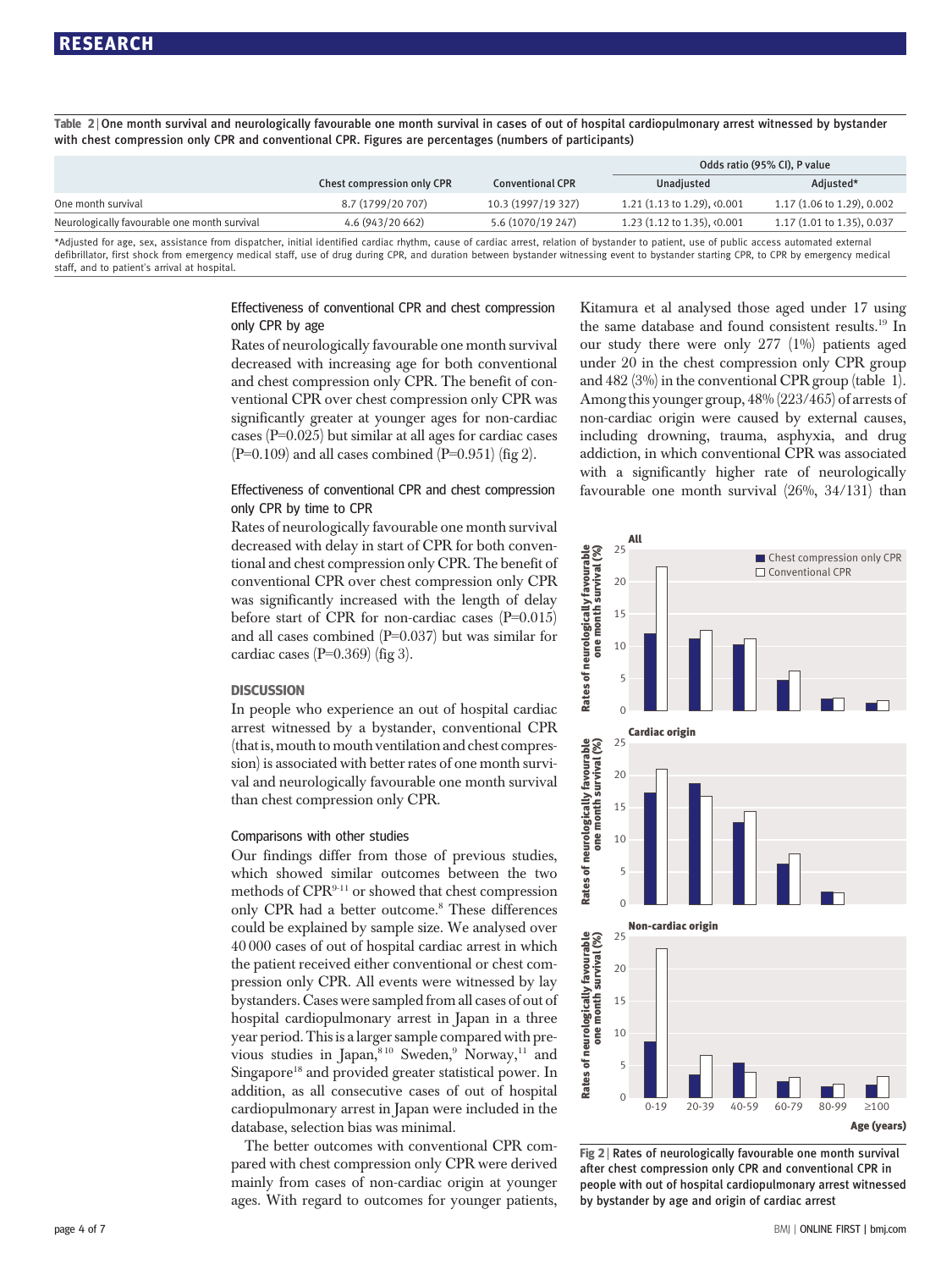chest compression only CPR (7%, 6/91). This finding might have influenced the better outcomes with conventional CPR than with chest compression only CPR at younger ages.

With regard to older patients, Iwami et  $al^{10}$  and the SOS-KANTO study group<sup>8</sup> selected events of cardiac origin in patients aged over 18. Our results are mostly in agreement with their results in that there was no difference between conventional and chest compression only CPR in cases of arrest with cardiac origin. Hupfl et al carried out a meta-analyses of studies in adult patients; these showed that chest compression only CPR was associated with outcomes better than or similar to conventional CPR.<sup>20</sup> A possible reason for the difference in results from the present study could be that there were different inclusion/exclusion criteria between the studies. We included all age groups and causes, whereas Hupfl et al included only adults, and some studies in their analysis involved only cardiac cases.20

Conventional CPR was associated with better outcomes than chest compression only CPR for patients with delays of up to 10 minutes in starting CPR after the event was witnessed for cases of non-cardiac origin and for all cases combined (fig 3). The benefit of conventional CPR for all cases combined was mainly derived from cases with non-cardiac origin. These results are different from those of the SOS-KANTO study, which showed that outcome was better with chest compression only CPR than with conventional CPR given within four minutes of arrest.<sup>8</sup> A possible reason for this difference could be the difference of inclusion/exclusion criteria for these two studies. We included all age groups, whereas the SOS-KANTO study involved only adults.

## Strengths and limitations of study

Our findings suggest that new guidelines are needed for bystander CPR. We recommend that conventional CPR should be used in younger patients with an arrest of non-cardiac origin and in all patients with an arrest of non-cardiac origin in whom start of CPR is delayed. It might be difficult to apply these recommendations directly to future guidelines for several reasons. People need to have undergone sufficient training to provide effective conventional CPR. It is also difficult to assess the causes of cardiac arrest, particularly for lay people, it is difficult to assess the time elapsed since the cardiac arrest, and there are well known barriers to conducting rescue breathing.<sup>6721</sup> It might therefore be better to recommend conventional CPR under certain circumstances only for bystanders with suitable experience or for those who have had training in conventional CPR.

This study has some limitations. Firstly, the database we used might have included patients without cardiopulmonary arrest. This is because it would have been difficult for lay people to judge whether the patients were in cardiopulmonary arrest in an emergency situation. Therefore, our results could have overestimated the effect of CPR. Although further assessment of the selection criteria might be needed, we believe that it



Fig 3 | Rates of neurologically favourable one month survival after chest compression only CPR and conventional CPR in people with out of hospital cardiopulmonary arrest witnessed by bystander by time between event and start of CPR by bystander and origin of cardiac arrest

did not affect our results because this was a comparative study between conventional CPR and chest compression only CPR and any inclusion errors would be distributed equally between the two methods. Secondly, though we analysed the data by age, there were few cases in the lower age groups, particularly those under 40. Therefore, there was a risk of lower accuracy and higher unpredicted confounding factors for the analysis of patients aged under 40. Thirdly, the times, in particular the time the event was witnessed, might have been inaccurate. This was reported by the bystander, but it might have been difficult to identify the exact time of onset of the event in such an emergency situation. Fourthly, the selection of confounding factors needs to be considered further. We selected these factors based on clinical considerations with principal components analyses to confirm the selection. As the results of the statistical technique were the same as the results of the clinical considerations, we used the selected confounding factors. We cannot be sure, however, that we included all potential confounding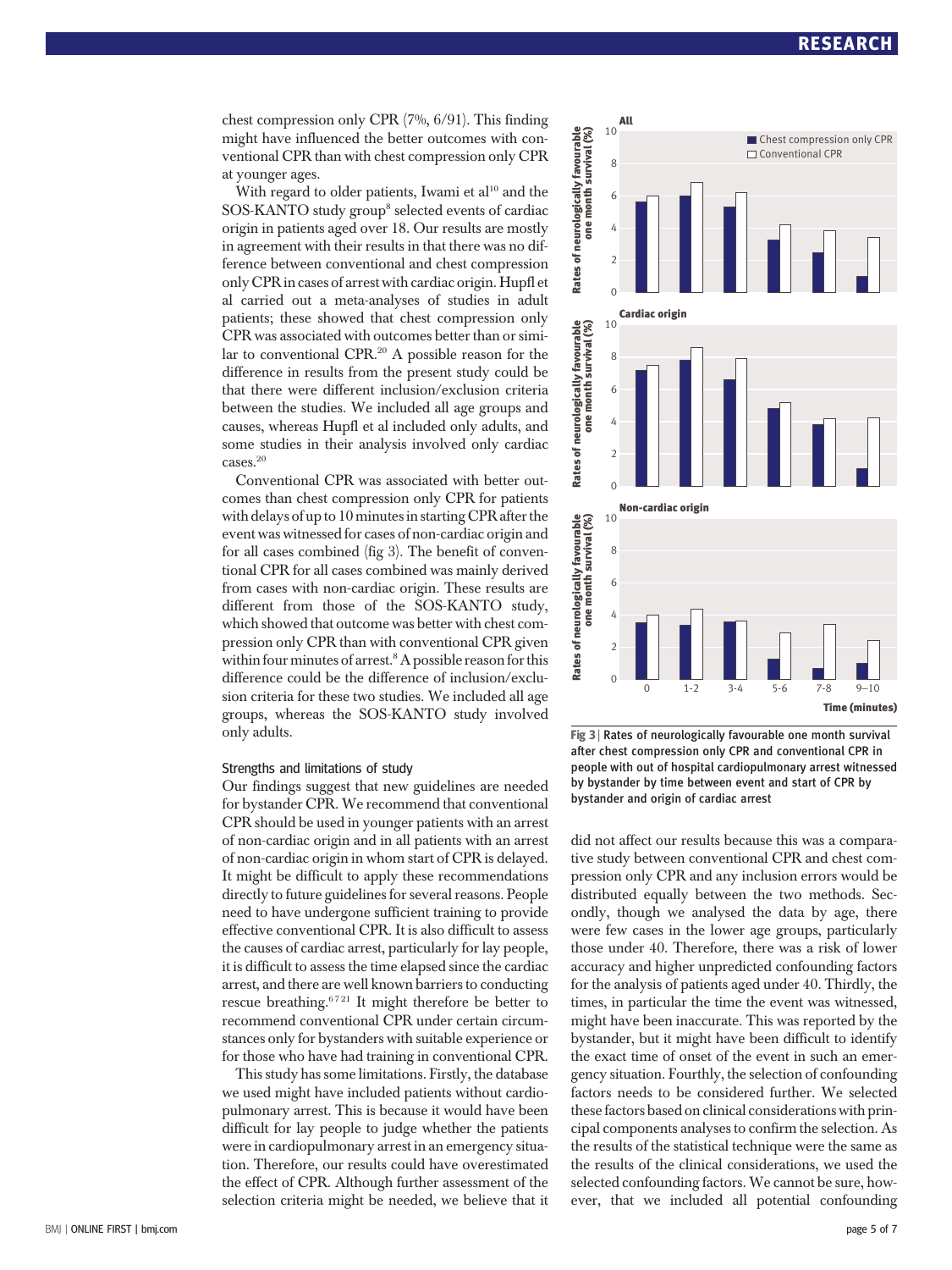ended and this metal<br>Although cardiopulmonary resuscitation (CPR) with chest compression only has become popular for bystander resuscitation, its effect compared with conventional CPR (with mouth to mouth ventilation) in patients with out of hospital cardiopulmonary arrest is still controversial

# **WHAT THIS STUDY ADDS**

WHAT THIS STUDY ADDS Conventional CPR is associated with better outcomes than chest compression only CPR for one month survival and neurologically favourable one month survival in patients with out of hospital cardiopulmonary arrest

The better outcomes were seen in younger patients with events of non-cardiac origin and in patients with a delay of up to 10 minutes to the start of CPR after the event was witnessed for non-cardiac cases and all cases combined

> factors. Fifthly, we had no data on the quality of bystander CPR. As quality is known to be one of the main factors for achieving better outcomes for patients with out of hospital cardiopulmonary arrest, $^{22}$  further data collection and assessment might be needed. Sixthly, both unadjusted odds ratios and adjusted odds ratios in the overall analysis indicated a significant difference between chest compression only CPR and conventional CPR, but the difference between the two groups was not large (odds ratio 1.21, adjusted odds ratio 1.17, for one month survival). Thus, there was a potential risk of a type 1 error. Further data collection and analysis are needed to exclude this possibility. Seventhly, our outcome measures—rates of neurologically favourable one month survival and one month survival— could be determined better with a longer period of observation.23 Within the present database, however, these were the only variables available as outcome measures. Finally, because the data were derived from a national database of all patients with out of hospital cardiopulmonary arrest in Japan, generalisability to other ethnic groups remains unclear.

# Conclusions and policy implications

In conclusion, we have shown that conventional CPR is associated with better outcomes than chest compression only CPR for one month survival and neurologically favourable one month survival. The benefit of conventional CPR is significantly greater in younger people with non-cardiac events and is also significantly greater with up to a 10 minute delay to the start of CPR after the event is witnessed for non-cardiac cases and all cases combined. These findings could be important for developing new guidelines for bystander CPR.

Contributors: TO, MA, SK, and TI conceived and designed the study. TM conducted data collection. TO analysed the data and wrote the manuscript. SK and ST wrote a part of the methods and discussion. All authors critically revised the manuscript. TO is guarantor. Funding: This research received no specific grant from any funding agency in the public, commercial, or not-for-profit sectors.

Competing interests: All authors have completed the Unified Competing Interest form at www.icmje.org/coi\_disclosure.pdf (available on request from the corresponding author) and declare: no support from any organisation for the submitted work; no financial relationships with any organisations that might have an interest in the submitted work in the previous three years; no other relationships or activities that could appear to have influenced the submitted work.

Ethical approval: This study was approved by the ethics committee of Nara Medical University (authorisation code: 260). Patient consent was not required for use of secondary data. Data sharing: No additional data available.

- Rea TD, Eisenberg MS, Sinibaldi G, White RD. Incidence of EMStreated out-of-hospital cardiac arrest in the United States. Resuscitation 2004;63:17-24.
- 2 Holmberg M, Holmberg S, Herlitz I. The problem of out-of-hospital cardiac-arrest prevalence of sudden death in Europe today. Am J Cardiol 1999;83:88-90D.
- 3 Vukmir RB. Witnessed arrest, but not delayed bystander cardiopulmonary resuscitation improves prehospital cardiac arrest survival. Emerg Med J 2004;21:370-3.
- 4 Cummins RO, Ornato JP, Thies WH, Pepe PE. Improving survival from sudden cardiac arrest: the "chain of survival" concept. A statement for health professionals from the Advanced Cardiac Life Support Subcommittee and the Emergency Cardiac Care Committee, American Heart Association. Circulation 1991;83:1832-47.
- 5 Proceedings of the 2005 International Consensus on Cardiopulmonary Resuscitation and Emergency Cardiovascular Care Science with Treatment Recommendation. Resuscitation 2005;67:157-341.
- 6 Locke CJ, Berg RA, Sanders AB, Davis MF, Milander MM, Kern KB, et al. Bystander cardiopulmonary resuscitation. Concerns about mouth-to-mouth contact. Arch Intern Med 1995;155:938-43.
- 7 Taniguchi T, Omi W, Inaba H. Attitudes toward the performance of bystander cardiopulmonary resuscitation in Japan. Resuscitation 2007;75:82-7.
- 8 SOS-KANTO. Cardiopulmonary resuscitation by bystanders with chest compression only (SOS-KANTO): an observational study. Lancet 2007;369:920-6.
- 9 Bohm K, Rosenqvist M, Herlitz J, Hollenberg J, Svensson L. Survival is similar after standard treatment and chest compression only in outof-hospital bystander cardiopulmonary resuscitation. Circulation 2007;116:2908-12.
- 10 Iwami T, Kawamura T, Hiraide A, Berg RA, Hayashi Y, Nishiuchi T, et al. Effectiveness of bystander-initiated cardiac-only resuscitation for patients with out-of-hospital cardiac arrest. Circulation 2007;116:2900-7.
- 0lasveengen TM, Wik L, Steen PA. Standard basic life support vs continuous chest compressions only in out-of-hospital cardiac arrest. Acta Anaesthesiol Scand 2008;52:914-9.
- 12 AHA. 2005 American Heart Association guidelines for cardiopulmonary resuscitation and emergency cardiovascular care. Circulation 2005;112(suppl 24):IV1-203.
- 13 Sayre MR, Berg RA, Cave DM, Page RL, Potts J, White RD. Hands-only (compression-only) cardiopulmonary resuscitation: a call to action for bystander response to adults who experience out-of-hospital sudden cardiac arrest: a science advisory for the public from the American Heart Association Emergency Cardiovascular Care Committee. Circulation 2008;117:2162-7.
- 14 Steen PA. Does active rescuer ventilation have a place during basic cardiopulmonary resuscitation? Circulation 2007;116:2514-6
- 15 Cummins RO, Chamberlain DA, Abramson NS, Allen M, Baskett PJ, Becker L, et al. Recommended guidelines for uniform reporting of data from out-of-hospital cardiac arrest: the Utstein style. A statement for health professionals from a task force of the American Heart Association, the European Resuscitation Council, the Heart and Stroke Foundation of Canada, and the Australian Resuscitation Council. Circulation 1991;84:960-75.
- 16 Jacobs I, Nadkarni V, Bahr J, Berg RA, Billi JE, Bossaert L, et al. Cardiac arrest and cardiopulmonary resuscitation outcome reports: update and simplification of the Utstein templates for resuscitation registries. A statement for healthcare professionals from a task force of the international liaison committee on resuscitation (American Heart Association, European Resuscitation Council, Australian Resuscitation Council, New Zealand Resuscitation Council, Heart and Stroke Foundation of Canada, InterAmerican Heart Foundation, Resuscitation Council of Southern Africa). Resuscitation 2004;63:233-49.
- 17 Ministry of Education Culture, Sports, Science and Technology of Japan/Ministry of Health, Labour and Welfare of Japan. A guideline for epidemiology studies. 2006.
- 18 Ong ME, Ng FS, Anushia P, Tham LP, Leong BS, Ong VY, et al. Comparison of chest compression only and standard cardiopulmonary resuscitation for out-of-hospital cardiac arrest in Singapore. Resuscitation 2008;78:119-26.
- 19 Kitamura T, Iwami T, Kawamura T, Nagao K, Tanaka H, Nadkarni VM, et al. Conventional and chest-compression-only cardiopulmonary resuscitation by bystanders for children who have out-of-hospital cardiac arrests: a prospective, nationwide, population-based cohort study. Lancet 2010;375:1347-54.